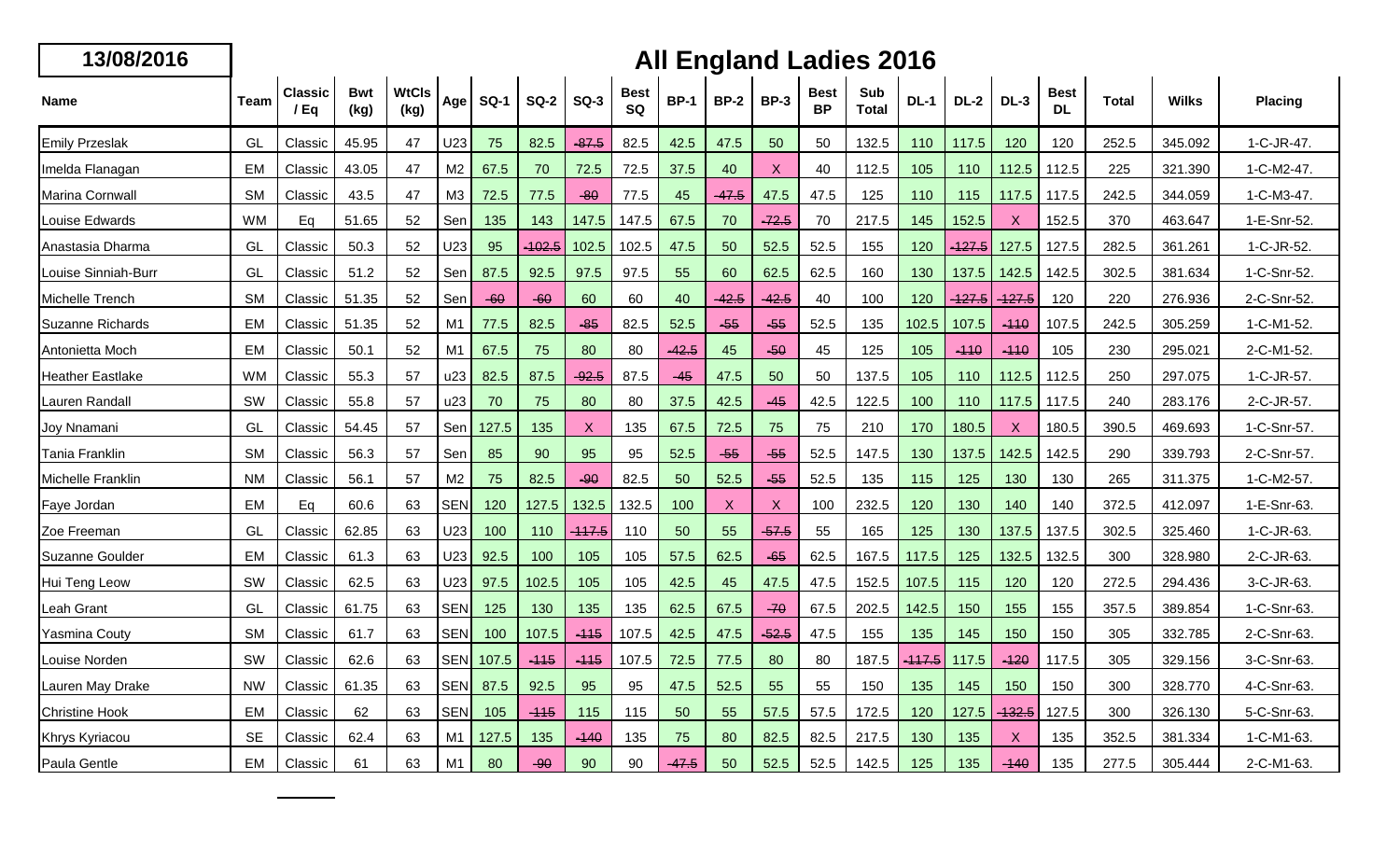| 13/08/201 |  |  |  |
|-----------|--|--|--|
|           |  |  |  |

## **16 All England Ladies 2016**

| <b>Name</b>                  | <b>Team</b> | <b>Classic</b><br>/Eq | Bwt<br>(kg) | <b>WtCls</b><br>(kg) | Age            | <b>SQ-1</b> | <b>SQ-2</b> | $SO-3$   | <b>Best</b><br>SQ | <b>BP-1</b> | <b>BP-2</b> | <b>BP-3</b> | <b>Best</b><br><b>BP</b> | Sub<br><b>Total</b> | <b>DL-1</b> | <b>DL-2</b> | $DL-3$   | <b>Best</b><br><b>DL</b> | <b>Total</b> | <b>Wilks</b> | Placing     |
|------------------------------|-------------|-----------------------|-------------|----------------------|----------------|-------------|-------------|----------|-------------------|-------------|-------------|-------------|--------------------------|---------------------|-------------|-------------|----------|--------------------------|--------------|--------------|-------------|
| Alexandra Jackson            | <b>NM</b>   | Classic               | 71.3        | 72                   | U18            | 112.5       | 120         | 125      | 125               | 52.5        | 57.5        | 60          | 60                       | 185                 | 145         | 155         | 160.5    | 160.5                    | 345.5        | 339.419      | 1-C-SJ-72.  |
| Deanna Dawkins               | <b>WM</b>   | Classic               | 70.05       | 72                   | U18            | $-110$      | $-110$      | 110      | 110               | 52.5        | 55          | $-57.5$     | 55                       | 165                 | 115         | 127.5       | 137.5    | 137.5                    | 302.5        | 300.806      | 2-C-SJ-72.  |
| <b>Elise Davier</b>          | <b>WM</b>   | Classic               | 71.2        | 72                   | U23            | 120         | 130         | 137.5    | 130               | 65          | $-70$       | $-70$       | 65                       | 195                 | 150         | 157.5       | 162.5    | 162.5                    | 357.5        | 351.565      | 1-C-JR-72.  |
| Lauren Hunt                  | SW          | Classic               | 67.85       | 72                   | U23            | 100         | 110         | $-120$   | 110               | $-60$       | 60          | $-65$       | 60                       | 170                 | 140         | 150         | 160      | 160                      | 330          | 335.577      | 2-C-JR-72.  |
| <b>Megan Davies</b>          | SW          | Classic               | 68.95       | 72                   | U23            | 105         | 112.5       | $-117.5$ | 112.5             | 65          | 70          | $-72.5$     | 70                       | 182.5               | 140         | $-150$      | $-150$   | 140                      | 322.5        | 324.241      | 3-C-JR-72.  |
| Louise Richardson            | <b>SE</b>   | Classic               | 70.45       | 72                   | Sen            | 147.5       | 155         | 162.5    | 162.5             | 72.5        | 75          | 77.5        | 77.5                     | 240                 | 160         | 170         | 175      | 175                      | 415          | 411.057      | 1-C-Snr-72. |
| Diana Maylinger              | GL          | Classic               | 69.85       | 72                   | Sen            | 120         | 130         | 135      | 135               | 62.5        | 67.5        | 72.5        | 72.5                     | 207.5               | 135         | 142.5       | 147.5    | 147.5                    | 355          | 353.686      | 2-C-Snr-72. |
| Katherine White              | SW          | Classic               | 71.35       | 72                   | Sen            | 120         | 127.5       | $-130$   | 127.5             | 60          | 65          | $-67.5$     | 65                       | 192.5               | 145         | $-155$      | 155      | 155                      | 347.5        | 341.245      | 3-C-Snr-72. |
| Nina Cambatta                | <b>EM</b>   | Classic               | 69.1        | 72                   | Sen            | 117.5       | $-125$      | $-127.5$ | 117.5             | 65          | 70          | 72.5        | 72.5                     | 190                 | 155         | $-162.5$    | $-165$   | 155                      | 345          | 346.311      | 4-C-Snr-72. |
| <b>Emily Louise Williams</b> | GL          | Classic               | 70.35       | 72                   | Sen            | 120         | 130         | 135      | 135               | 50          | 55          | 60          | 60                       | 195                 | 127.5       | 137.5       | 145      | 145                      | 340          | 337.076      | 5-C-Snr-72. |
| Kimberley Cowell             | <b>NW</b>   | Classic               | 70.5        | 72                   | Sen            | 110         | 115         | $-120$   | 115               | 65          | 67.5        | $-70$       | 67.5                     | 182.5               | 145         | 150         | 155      | 155                      | 337.5        | 334.125      | 6-C-Snr-72. |
| Florence Walton              | <b>SE</b>   | Classic               | 70.55       | 72                   | Sen            | 112.5       | 120         | 127.5    | 127.5             | 55          | 60          | 62.5        | 62.5                     | 190                 | 125         | 135         | 145      | 145                      | 335          | 331.482      | 7-C-Snr-72. |
| Louise Burden                | <b>WM</b>   | Classic               | 70.95       | 72                   | Sen            | 110         | 120         | $-122.5$ | 120               | 57.5        | 62.5        | $-65$       | 62.5                     | 182.5               | 135         | 145         | 152.5    | 152.5                    | 335          | 330.210      | 8-C-Snr-72. |
| <b>Charlotte Hall</b>        | EM          | Classic               | 70.05       | 72                   | Sen            | 100         | 110         | $-115$   | 110               | 47.5        | $-55$       | $-55$       | 47.5                     | 157.5               | 120         | $-127.5$    | 127.5    | 127.5                    | 285          | 283.404      | 9-C-Snr-72. |
| <b>Prudence Catley</b>       | SW          | Classic               | 68.95       | 72                   | Sen            | $-100$      | $-100$      | $-100$   | $\Omega$          | 60          | 62.5        | $-67.5$     | 62.5                     | $\Omega$            | 135         | 140         | $-142.5$ | 140                      | $\Omega$     | 0.000        |             |
| Karen Fynn                   | SW          | Classic               | 71.35       | 72                   | M <sub>1</sub> | 75          | 82.5        | 85       | 85                | 42.5        | 47.5        | $-50$       | 47.5                     | 132.5               | 110         | 120         | 125      | 125                      | 257.5        | 252.865      | 1-C-M1-72.  |
| Gloria Fitzpatrick           | <b>SE</b>   | Classic               | 70.35       | 72                   | M <sub>2</sub> | 95          | 105         | $-107.5$ | 105               | 52.5        | $-55$       | 55          | 55                       | 160                 | 120         | 130         | 135      | 135                      | 295          | 292.463      | 1-C-M2-72.  |
| <b>Helen Winter</b>          | <b>NW</b>   | Classic               | 68.4        | 72                   | M <sub>2</sub> | 85          | 92.5        | 97.5     | 97.5              | 42.5        | $-50$       | 50          | 50                       | 147.5               | 117.5       | 125         | 130      | 130                      | 277.5        | 280.553      | 2-C-M2-72.  |
| Karen Evans                  |             | Classic               | 80.6        | 84                   | M1             | 85          | 90          | $-97.5$  | 90                | 52.5        | $-57.5$     | $-57.5$     | 52.5                     | 142.5               | 107.5       | 112.5       | $-115$   | 112.5                    | 255          | 232.356      | 1-C-M1-84.  |
| <b>Christie Civetta</b>      | SW          | Eq                    | 79.5        | 84                   | Sen            | $-190$      | 190         | 197.5    | 197.5             | 112.5       | -117.5      | $-117.5$    | 112.5                    | 310                 | 160         | 170         | 177.5    | 177.5                    | 487.5        | 447.623      | 1-E-Snr-84. |
| Shasha Bowers                | SW          | Eq                    | 79.25       | 84                   | Sen            | 135         | 142.5       | 147.5    | 147.5             | $-65$       | 65          | $-70$       | 65                       | 212.5               | 110         | 120         | $-130$   | 120                      | 332.5        | 305.867      | 2-E-Snr-84. |
| <b>Helen Toms</b>            | SW          | Eq                    | 83.45       | 84                   | M <sub>2</sub> | $-145$      | $-145$      | 145      | 145               | 80          | $-82.5$     | 82.5        | 82.5                     | 227.5               | 150         | 157.5       | $-162.5$ | 157.5                    | 385          | 344.459      | 1-E-M2-84.  |
| <b>Chrystal Williams</b>     | <b>NW</b>   | Classic               | 81.65       | 84                   | U23            | 165         | $-175$      | $-175$   | 165               | 80          | 87.5        | $-92.5$     | 87.5                     | 252.5               | 195         | 205         | $-215$   | 205                      | 457.5        | 413.992      | 1-C-JR-84.  |
| Aimee Louise Carver          | SW          | Classic               | 78.2        | 84                   | U23            | 80          | 85          | 90       | 90                | 40          | 42.5        | 45          | 45                       | 135                 | 102.5       | 110         | 115      | 115                      | 250          | 231.725      | 2-C-JR-84.  |